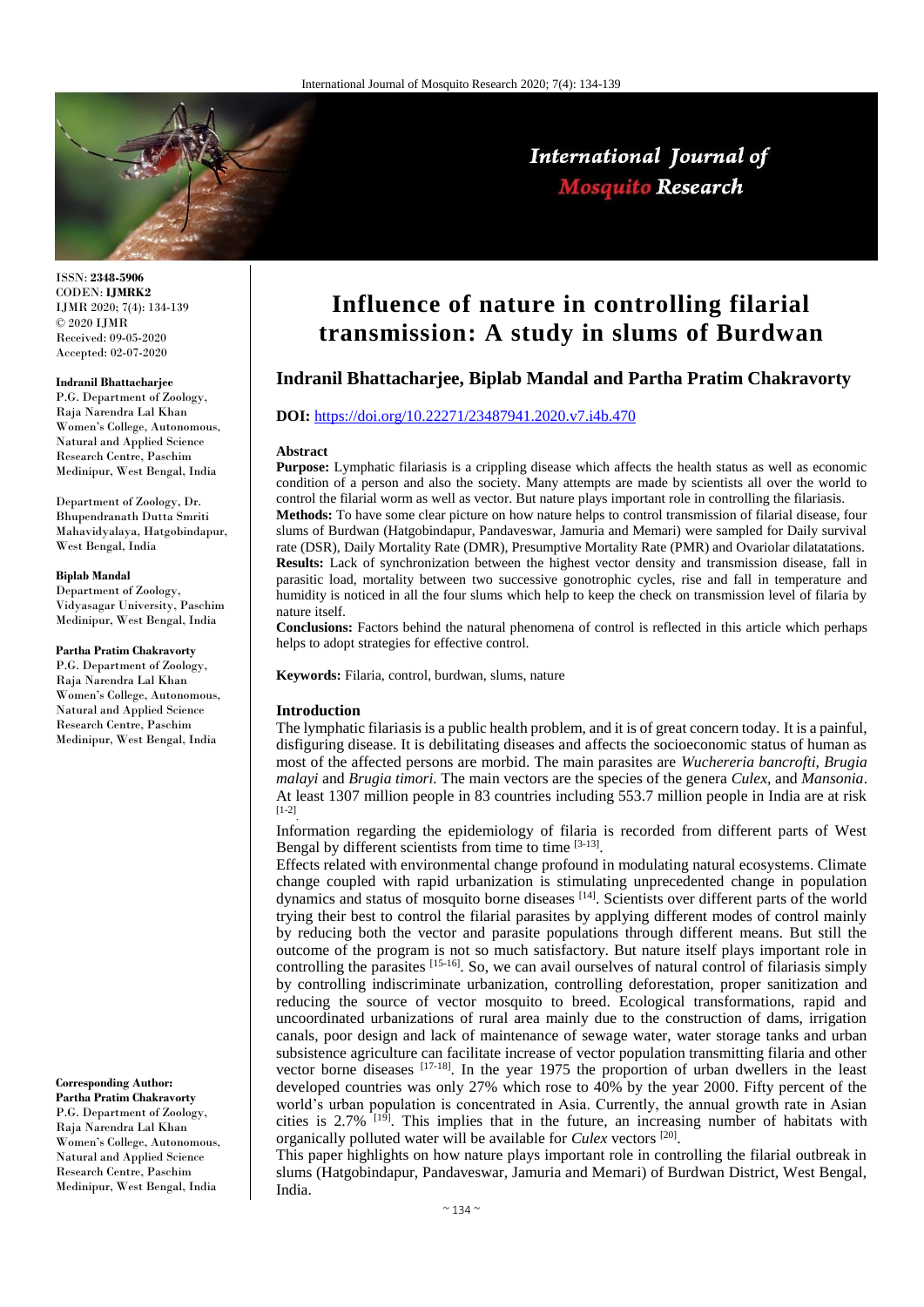# **Materials and Methods**

Indoor resting mosquitoes were collected in the morning, once in a month from 10 fixed human habitations (shelters) of four slums (Hatgobindapur (23.25°C N, 87.97°C E), Pandaveswar (23.70°C N, 87.27°C E), Jamuria (23.70°C N, 87.07°C E) and Memari (23.17°C N, 88.10°C E) of Burdwan, West Bengal, India from March 2018 to February 2020. Collections were made in all the seasons of the year namely summer (March-June), Rainy (July-October), winter (November-February) following the method of De and Chandra [21]. We have visited slums once in a month thus 12 times in a year having 10 shelters. Thus in two year we have visited 240 shelters in each slum. Thus in two year we have visited 960 shelters in four slums. We have also collected data from meterological department regarding maximum and minimum temperature and rainfall. Collected mosquitoes were identified and *Culex quinquefasciatus* were dissected for the search of developing filarial larvae including microfilariae (*mf*). Ovariolar dilatations of mosquitoes were examined by the method of Polovodova  $[22]$  which were collected in the morning hours from all the four slums in all the three seasons. DSR and DMR were calculated with the method of Davidson [23] and Service [24] and PMR between two successive age groups were calculated by the help of method of Gillies and Wilkes [25]. Statistical analysis was done using Students t-test [26]. Standardized effect size is calculated by using Cohen's d which is calculated by dividing the mean difference by the observed standard deviation. Assumption check under normality is also done using free software JASP (0.12.2) which mainly tests the null hypothesis that the dependent variable is normally distributed.

# **Results**

Rainy season was found to be the high time for transmission of filarial disease in slums of Burdwan which is established by its highest infection and infectivity rates of the vector in nature and also the developmental period is short (Table 1). When seasonal variations of vector population were assessed, density was found to be significantly lower (*P>*0.05) in the rainy season in comparisons to other seasons in all the slums.

Number of *Cx. quinquefascitus* infected with *mf*, first, second, and third stage larvae of *W. bancrofti* gradually declines in all the slums (Table 2). It indicates that all the *mf* that enter into the GI tract of mosquito cannot develop into L3 stage.

A high percentage of mortality of vector population collected from all the four slums of Burdwan was observed between two successive gonotrophic cycles (Table 3). Most of the mosquitoes carrying *mf* were found to be nulliparous (yet to lay first batches of eggs) i.e. took *mf* during their first blood meal. Results of statistical analysis regarding one sample student t test, descriptive and assumption checks of Vector Prevalence, Vector infection rate, Vector Infectivity Rate and Parasitic Load is presented in Table 4. The computed  $t_{0.05(3)}$  for vector prevalence for different seasons (summer, rainy, and winter) are 10.698, 4.387 and 11.075; for vector infection rate the values are 2.970, 2.630 and 3.493; for vector infectivity rate the values are 3.555, 3.638 and 1.732; and for parasitic load the t value for  $m\dot{f}$  is 9.966, for 1<sup>st</sup> stage, it is 6.328, for 2<sup>nd</sup> stage it is 5.551 and for 3rd stage the value is 2.774 respectively and all the values are far high from tabulated  $t_{0.05(3)}$  value 2.353. So, the probability P of the  $H_0$  being correct is lower than 0.05  $(P<0.05)$ . It is considered too low. So the H<sub>0</sub> is rejected and it is inferred there is significant difference.

Cohen's d provides standardized method for comparing results. It describes the mean of the two groups normalized to pool SD of the two groups. The Cohen's d value of vector prevalence for different seasons (summer, rainy, and winter) are 5.349, 2.194 and 5.537; for vector infection rate the values are 1.485, 1.315 and 1.747; for vector infectivity rate the values are 1.778, 1.819 and 0.866; and for parasitic load of *mf* the value is 4.983, for 1<sup>st</sup> stage, it is 3.164, for 2<sup>nd</sup> stage it is 2.775 and for 3<sup>rd</sup> stage the value is 1.387 respectively.

The Shapiro-Wilk test values for vector prevalence for different seasons (summer, rainy and winter) are 0.822, 0.928 and 0.775 respectively, for vector infection rate the values are 0.862, 0.843 and 0.969 respectively; for vector infectivity rate the values are 0.862, 0.821 and 0.729 respectively and the values for parasitic load of mf is 0.986,  $1<sup>st</sup>$  stage 0.915,  $2<sup>nd</sup>$  stage 0.928 and for  $3<sup>rd</sup>$  stage 0.908 respectively and the values was not significant for vector prevalence, vector infection rate and vector infectivity rate in different seasons, and the data were normally distributed (*P>*0.05) and in similar manner the values for mf, 1<sup>st</sup>stage, 2<sup>nd</sup> stage and 3<sup>rd</sup> stage the values were not significant, and the data was normally distributed (*P>*0.05). Maximum and minimum temperature, rainfall, humidity and, number of *Cx. quinquefasciatus* average of two year (March 2018 to February 2020) is plotted in Figure 1.

| Table 1: Season wise vector prevalence, infection rate, infectivity rate and duration of parasitic development in vector Cx. quinquefasciatus in |                  |  |
|--------------------------------------------------------------------------------------------------------------------------------------------------|------------------|--|
|                                                                                                                                                  | slums of Burdwan |  |

| <b>Seasons</b>                                      | <b>Slums</b>     | <b>Summer</b> | Rainv | Winter   |
|-----------------------------------------------------|------------------|---------------|-------|----------|
|                                                     | Hatgobindapur    | 28.75         | 26.82 | 31.45    |
|                                                     | Pandaveswar      | 41.30         | 32.07 | 43.44    |
| Vector prevalence $(Cx.$ quinque fasciatus) %       | Jamuria          | 40.09         | 38.04 | 42.41    |
|                                                     | Memari           | 30.08         | 9.78  | 31.22    |
|                                                     | Hatgobindapur    | 1.25          | 3.99  | 0.68     |
| Vector infection Rate $(Cx.$ quinque fasciatus) $%$ | Pandaveswar      | 1.82          | 7.77  | 0.87     |
|                                                     | Jamuria          | 0.45          | 1.68  | 0.38     |
|                                                     | Memari           | 0.45          | 1.68  | 0.19     |
|                                                     | Hatgobindapur    | 0.22          | 1.05  | 0.19     |
| Vector infectivity Rate (Cx. quinquefasciatus) %    | Pandaveswar      | 0.34          | 1.26  | 0.19     |
|                                                     | Jamuria          | 0.11          | 0.42  | $\Omega$ |
|                                                     | Memari           | 0.11          | 0.42  | $\Omega$ |
| Developmental period (Days)                         | All slum average | 3.96          | 3.71  | 5.83     |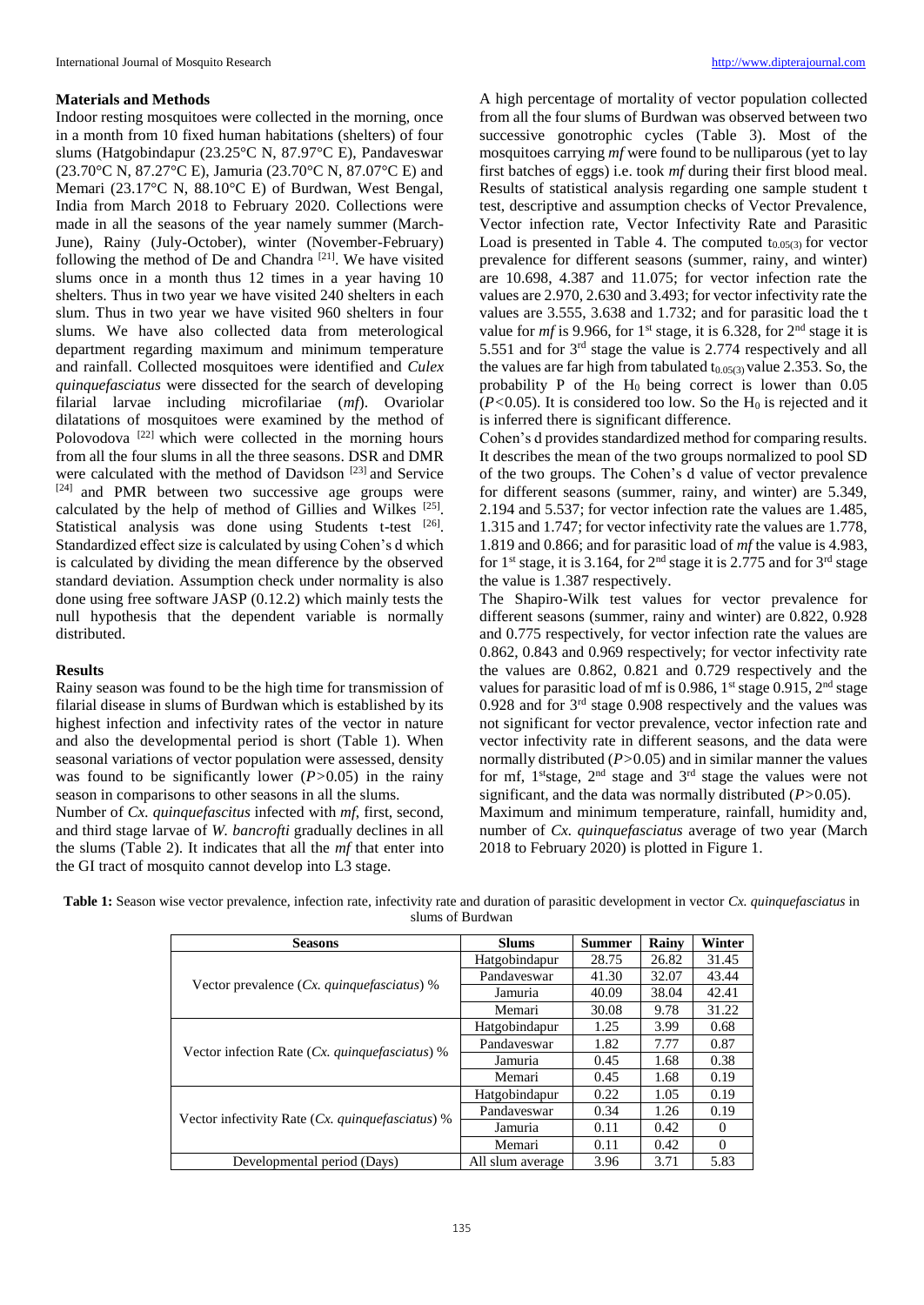| Area                    |      | Average load per infected mosquito vector mf |             |             |  |  |
|-------------------------|------|----------------------------------------------|-------------|-------------|--|--|
| <b>Slums of Burdwan</b> | m    | 1 <sup>st</sup> Stage                        | $2nd$ Stage | $3rd$ Stage |  |  |
| Hatgobindapur           | 4.80 | 3.00                                         | 2.00        | 1.04        |  |  |
| Pandaveswar             | 4.00 | 3.50                                         | 3.00        | 1.54        |  |  |
| Jamuria                 | 3.50 | 2.78                                         | .67         | 00.1        |  |  |
| Memari                  | .00  |                                              |             |             |  |  |

**Table 2:** Gradual fall in Parasitic Load

**Table 3:** Average presumptive mortality rate of Cx*. quinquefasciatus*, population between two successive gonotrophic cycles

| Area                    |    | Parity |       |       |       |           |  |
|-------------------------|----|--------|-------|-------|-------|-----------|--|
| <b>Slums of Burdwan</b> | NP | Р1     | P2    | P3    | Р4    | <b>P5</b> |  |
| Hatgobindapur           |    | 51.35  | 44.44 | 40.00 | 33.33 | 25.00     |  |
| Pandaveswar             |    | 50.00  | 40.00 | 37.50 | 33.33 | 30.00     |  |
| Jamuria                 |    | 55.56  | 50.00 | 45.00 | 36.36 | 28.57     |  |
| Memari                  |    | 4.0    | 50.00 | 40.00 | 33.33 | 25.00     |  |

**Table 4:** One sample student t test, descriptives and assumption checks of Vector Prevalence, Vector infection rate, Vector Infectivity Rate and Parasitic Load

# **a. Vector Prevalence**

**One Sample t test**

| <b>Season</b> |        | df |       | Cohen's d |
|---------------|--------|----|-------|-----------|
| Summer        | 10.698 |    | Ი ᲘᲘᲔ | 5.349     |
| Rainv         | 4.387  |    | 0.022 | 2.194     |
| Winter        |        |    |       | 5.537     |

# **Descriptives**

| <b>Season</b> | N | Mean   | SD     | SE.   |
|---------------|---|--------|--------|-------|
| Summer        |   | 35.055 | 6.554  | 3.277 |
| Rainy         |   | 26.677 | 12.162 | 6.081 |
| Winter        |   | 37.130 | 6.705  | 3.353 |

# **Assumption Checks Test of Normality (Shapiro- Wilk)**

| <b>Season</b> |  |
|---------------|--|
| Summer        |  |

# **b. Vector Infection Rate**

**One Sample t test**

| <b>Season</b> |       | df |       | Cohen's d |
|---------------|-------|----|-------|-----------|
| Summer        | 2.970 |    | 0.059 | 1.485     |
| Rainv         | 2.630 |    | 0.078 | 1.315     |
| Winter        | .493  |    | ) በ4በ | . $747$   |

Rainy 0.928 0.584 Winter 0.775 0.064

# **Descriptives**

| <b>Season</b> | Mean  | SD    | SЕ    |
|---------------|-------|-------|-------|
| Summer        | 0.993 | 0.668 | 0.334 |
| Rainy         | 3.780 | 2.874 | 1.437 |
| Winter        | 0.530 | 0.303 | 0.152 |

# **Assumption Checks**

**Test of Normality (Shapiro- Wilk)**

| <b>Season</b> | W     |       |
|---------------|-------|-------|
| Summer        | 0.862 | በ 267 |
| Rainy         | 0.843 | 0.203 |
| Winter        | በ ዓ69 | 0 ጸ33 |

# **c. Vector Infectivity Rate One Sample t test**

| <b>Season</b> |       | df |       | Cohen's d |
|---------------|-------|----|-------|-----------|
| Summer        | 3.555 |    | 0.038 | 1.778     |
| Rainv         | 3.638 |    | 0.036 | 1.819     |
| Winter        | . 132 |    | በ 182 | 0.866     |

### **Descriptives**

| <b>Season</b> | N | Mean  | SD    | SЕ    |
|---------------|---|-------|-------|-------|
| Summer        |   | 0.195 | 0.110 | 0.055 |
| Rainy         |   | 0.787 | 0.433 | 0.216 |
| Winter        |   | 0.095 | 0.110 | 0.055 |

# **Assumption Checks**

**Test of Normality (Shapiro- Wilk)**

| <b>Season</b> | W     |       |
|---------------|-------|-------|
| Summer        | 0.862 | 0.266 |
| Rainy         | 0.827 | 0.161 |
| Winter        | በ 729 | ነ በ24 |

# **d. Parasitic Load**

**One Sample t test**

| <b>Season</b>         |       | df | n     | Cohen's d |
|-----------------------|-------|----|-------|-----------|
| mf                    | 9.966 |    | 0.002 | 4.983     |
| 1 <sup>st</sup> stage | 6.328 |    | 0.008 | 3.164     |
| 2 <sup>nd</sup> Stage | 5.551 |    | 0.012 | 2.775     |
| 3 <sup>rd</sup> Stage | 2.774 |    | 0.069 | 1 387     |

# **Descriptives**

| <b>Season</b>         | N | Mean  | <b>SD</b> | <b>SE</b> |
|-----------------------|---|-------|-----------|-----------|
| mf                    |   | 3.825 | 0.768     | 0.384     |
| 1 <sup>st</sup> stage |   | 2.695 | 0.852     | 0.426     |
| 2 <sup>nd</sup> Stage |   | 2.000 | 0.721     | 0.360     |
| 3 <sup>rd</sup> Stage |   | 0.895 | 0.645     | 0.323     |

### **Assumption Checks**

**Test of Normality (Shapiro- Wilk)**

| <b>Season</b>         | w     |       |
|-----------------------|-------|-------|
| mf                    | 0.986 | 0.937 |
| 1 <sup>st</sup> stage | 0.915 | 0.509 |
| 2 <sup>nd</sup> Stage | 0.928 | 0.585 |
| 3rd Stage             | 0.908 | 0.472 |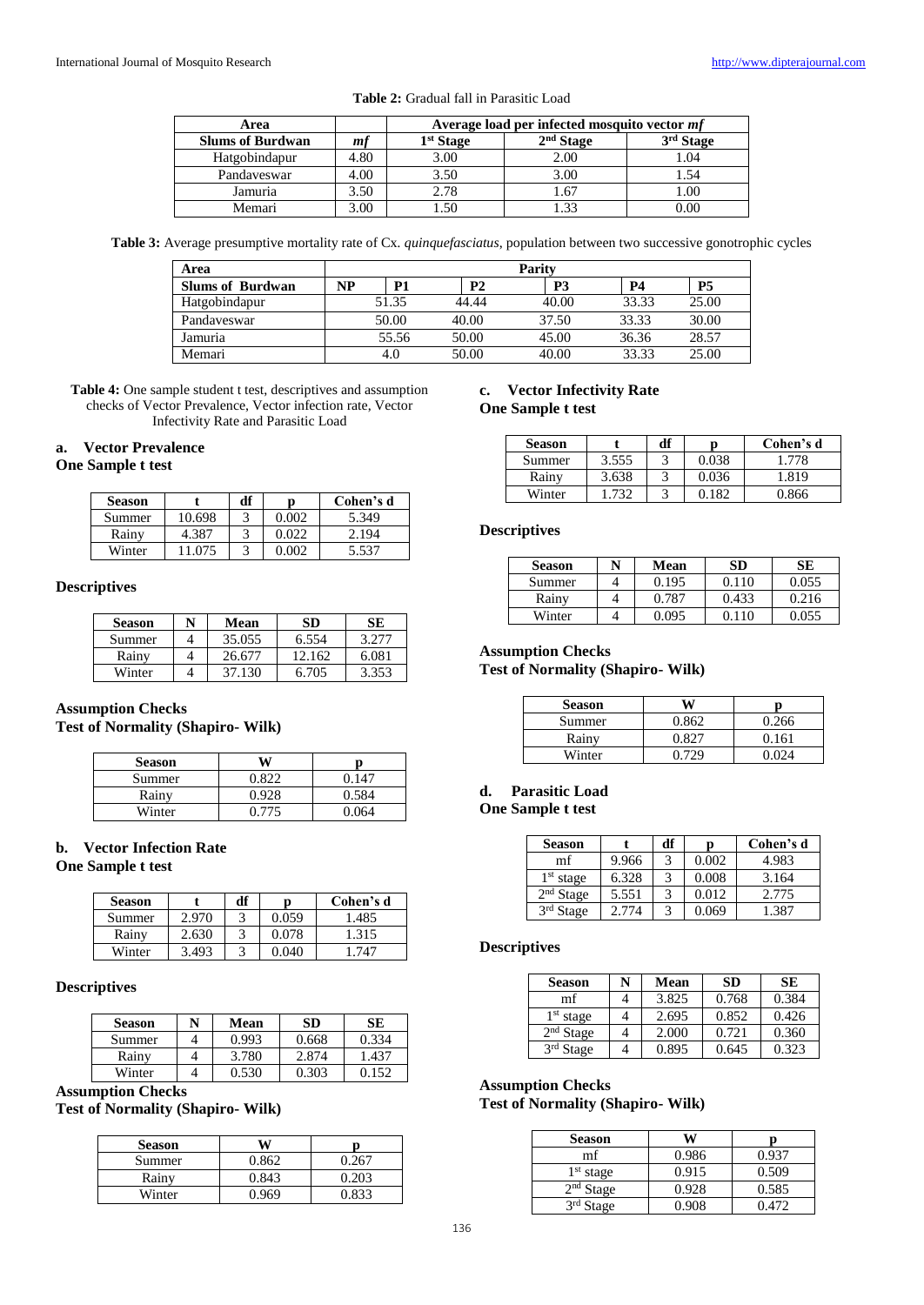

**Fig 1:** Maximum and minimum temperature, rainfall, humidity and number of *Cx. quinquefasciatus* average of two year (March 2018 to February 2020)

### **Discussions**

Density of vector is found to be significantly lower in rainy season perhaps their breeding places might flooded during rainy season in comparison to other seasons<sup>16</sup> than other and developmental period is also shorter than other season but infection and infectivity rate is high in rainy season which indicates that there is lack of synchronization between highest vector density and transmission disease which helps to keep check on transmission level of filaria by nature itself.

Fall in parasitic load indicates that mf are damaged by the buccopharyngeal armature of the vector mosquito during the process of ingestion [27]. Sometimes it is also noticed that migrating *mf* are rapidly excreted by vector mosquitoes, thus limiting them [28-29].

A high mortality between two successive gonotrophic cycles caused reduction of vector as well as parasite population naturally [3-11].

Rise and fall in temperature and humidity leads to deformity and degeneration of large number of parasites in the body of the mosquito [30] itself and thus it limits the transmission of filarial disease. Moreover in the natural conditions where the mosquito lay eggs there are number of predatory fishes which feeds on mosquito immature and destroy them [31-57]. Besides fish arthropod larvae [58-63] also plays role in controlling mosquito population under control. We can easily control vector population simply by undisturbing environment. Rapid urbanization, deforestation disturbs nature. We can easily help us by helping nature in retaining its own features avoiding manipulations of nature.

### **Conflict of Interest**

We declare that we have no conflict of interest.

### **Ethical approval**

This article is not under consideration or published elsewhere. Ethical clearance for the study was obtained from IAEC, Approval No. 23/IAEC (06)/RNLKWC/2020, Dated 08.02.2020.

### **Acknowledgment**

Authors are grateful to Principal, PG Department of Zoology, Raja Narendra Lal Khan Women's College (Autonomous) Natural and Applied Science Research Centre, Paschim Medinipore, West Bengal, India for the facilities provided and acknowledge the support to IB to carry out the paper as a part of the thesis under Vidyasagar University, Raja Narendra Lal Khan Women's College (Autonomous).

Authors Contribution: IB: Data curation, Writing Original Draft, Statistical analysis **BM:** Reviewing, Editing **PPC:**  Designing, Monitoring, Reviewing, Communication.

### **References**

- 1. WHO. Global programme to eliminate lymphatic filariasis. World Health Organization. Weekly Epidemiol Rec. 2007; 82:361-380.
- 2. Chandra G, Paramanik M, Mondal SK, Ghosh AK. Comparative Studies of different indices related to filarial vector of a Rural and an urban area of West Bengal, India. Trop Med. Surg, 2013, 104. doi:10.4172/2329- 9088.1000104.
- 3. Hati AK, Chandra G, Bhattacharyya A, Biswas D, Chatterjee KK, Dwibedi HN. Annual transmission potential of bancroftian filariasis in an urban and a rural area of West Bengal, India. Am J Trop Med Hyg. 1989; 40(4):305-307.
- 4. Adhikari P, Halder JP. Prevalence of bancroftian filariasis in Burdwan district, W. B. II. Vector and microfilariae density in Colliery and non Colliery areas. J Commun Dis. 1995; 27:181-185.
- 5. Chandra G, Banerjee A, Hati AK. Current filariasis situation in some pockets of Calcutta. Bull Sch Trop Med. 1994; 42:4-7.
- 6. Chandra G, Hati AK. Filariasis survey in a rural area of West Bengal. J Commun Dis. 1996; 28(3):206-208.
- 7. Chandra G. Studies on transmission dynamics of lymphatic filariasis in rural areas of West Bengal. Proc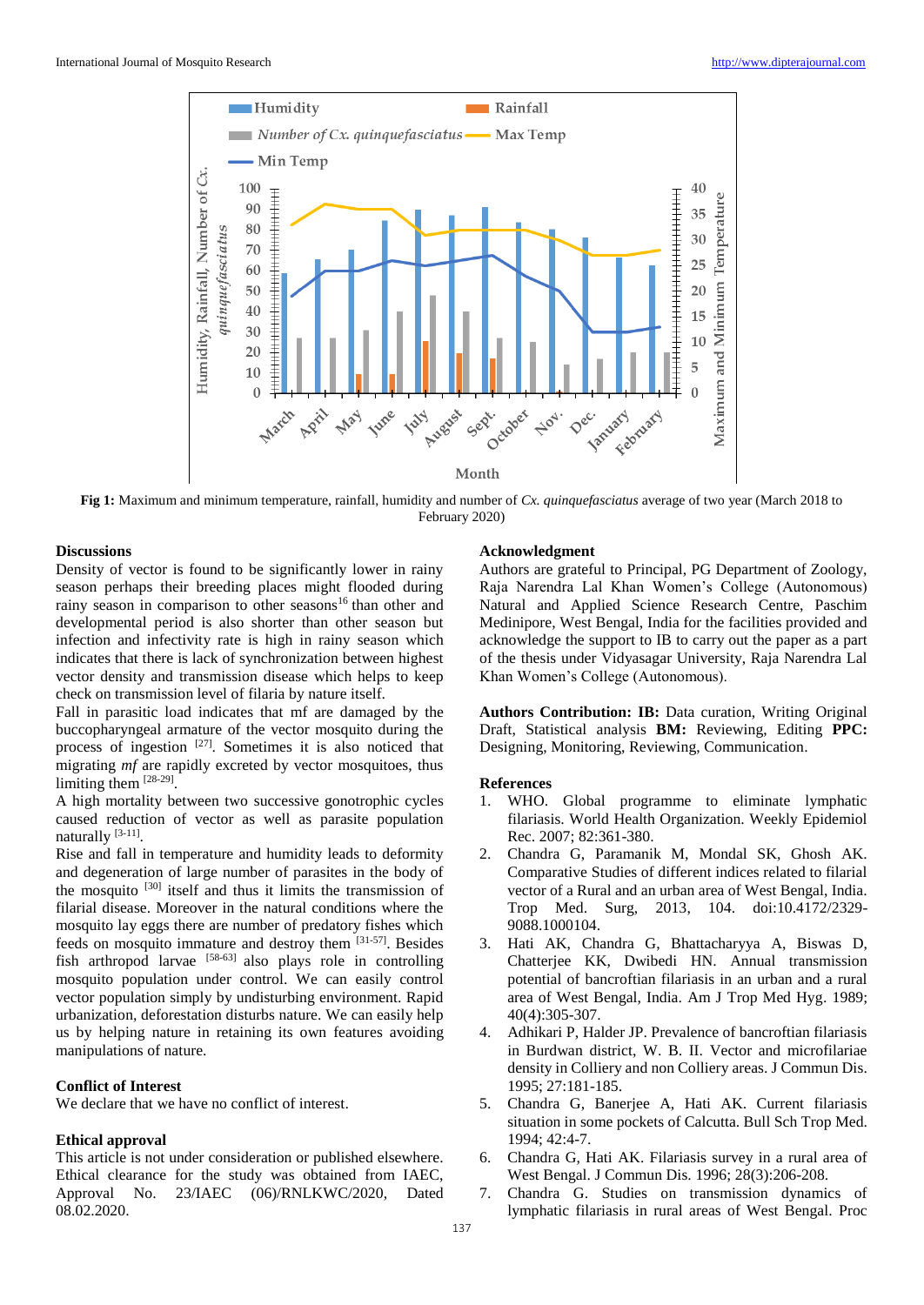Zool Soc Cal. 1998; 51:116-128.

- 8. Rudra SK, Chandra G. Bancroftian filariasis in tribal population of Bankura district, West Bengal, India. Jap J Trop Med Hyg. 1998; 26:109-112.
- 9. Rudra SK, Chandra G. Comparative epidemiological studies on lymphatic filariasis, between tribal and nontribal populations of Bankura district, West Bengal, India. Ann Trop Med Parasit. 2000; 94:365-372.
- 10. Singh S, Bora D, Sharma RC, Datta KK. Bancroftian filariasis in Bagdogra town, district Darjeeling (West Bengal). J Commun Dis. 2002; 34:110-117.
- 11. Chandra G, Chatterjee SN, Das S, Sarkar N. Lymphatic filariasis in the coastal areas of Digha, West Bengal, India. Trop Doc. 2007; 37:136-139.
- 12. Paramanik M, Chandra G. Lymphatic filariasis in the foothill areas around Susunia of West Bengal in India. Asian Pac J Trop Med. 2009; 2:20-25.
- 13. Paramanik M, Chandra G. Studies on seasonal fluctuation of different indices related to filarial vector, *Culex quinquefasciatus* around foothills of Susunia of West Bengal, India. Asian Pac. J Trop Med. 2010; 3(9):727-730.
- 14. Medlock JM, Leach SA. Effect of climate change on vector-borne disease risk in the UK. The Lancet Infectious Diseases. 2015; 15:721-730.
- 15. Chandra G. Role of nature in limiting filarial transmission. J Basic and Applied Biomedicine. 1997; 5(4):21-23.
- 16. Chandra G. Nature limits filarial transmission. Parasit Vectors. 2008; 1: 13.
- 17. Harb M, Faris R, Gad AM, Hafez ON, Ramzy R, Buck AA. The resurgence of lymphatic filariasis in the Nile delta. Bull World Health Organ. 1993; 71:49-54.
- 18. Hunter JM. Elephantiasis: a disease of development in north east Ghana. Soc Sci Med. 1992; 35:627-645.
- 19. United Nations. Nations Human Settlements Programme. Washington, DC: United Nations, 2004.
- 20. Erlanger TE, Keiser J, De Castro MC, Bos R, Singer BH, Tanner M *et al*. Effect of water resource devlopment and management on lymphatic filariasis, and estimates of populations at risk. Am J Trop Med Hyg. 2005; 73(3):523- 533.
- 21. De SK, Chandra G. Studies on the filariasis vector *Culex quinquefasciatus* at Kanchrapara, West Bengal. Indian J Med Res. 1994; 99:255-258.
- 22. Polovodova VP. The determination of the physiological age of female *Anopheles* by the number of gonotrophic cycle completed. Medskaya parazit. 1949; 18:352-355.
- 23. Davidson G. Estimation of the survival rate of Anopheline mosquitoes in nature. Nature. 1954; 174:792-793.
- 24. Service MW. Mosquito ecology-Field sampling methods. Applied Science Publishers Ltd., London, 1976.
- 25. Gillies MT, Wilkes TJ. A study of the age-composition of populations of *Anopheles gambiae* Giles and *A. funestus*  Giles in North Eastern Tanzania. Bull Entomol Res. 1965; 56:237-262.
- 26. Zar JH. Biostatistical analysis. (5<sup>th</sup>edn), Pearson Prentice Hall, New Jersey, 2010.
- 27. Bryan JH, Oothman P, Andrews BJ, McGreevy PB. Effect of pharyngeal armature of mosquitoes on microfilariae of *Brugia pahangi*. Trans Roy Soc Trop Med Hyg. 1974; 68:14-19.
- 28. Wharton RH. The biology of *Mansonia* mosquitoes in relationto the transmission of filariasis in Malaya. Bull Inst Med Res. 1962; 11:114-122.
- 29. Jordan P, Goatly KD. Brancroftian filanasis in Tanganyika; aquantitative study on the uptake, fate and development of *Wuchereria bancrofti*. Ann Trop Med Parasit. 1962; 56:173-181.
- 30. Rozeboom LE, Bhattacharya NC, Gilotra SK. Observations on the transmission of filariasis in urban Calcutta. Am J Epidem. 1968; 87:616-632.
- 31. Haas R, Pal R. Mosquito larvivorous fishes. Bull. Entomol Soc Am. 1984; 30(1):17-25.
- 32. Bay EC. Other larvivorous fish. In: Chapman, H.C. (Ed.), Biological Control of Mosquitoes, Bulletin No. 6. American Mosquito Control Association, Fresno, CA, (Chapter 3), 1985, 18-24.
- 33. Lichtenberg ER, Getz W. Economics of rice-field mosquito control in California. Bioscience. 1985; 35(5):292-297.
- 34. Neng W, Shusen W, Guangxin H, Rongman X, Guangkun T, Chen Q. Control of *Aedes aegypti* larvae in household containers by Chinese cat fish. B World Health Organ. 1987; 65:503-506.
- 35. Morton RM, Beumer JP, Pollock BR. Fishes of a subtropical Australian saltmarsh and their predation upon mosquitoes. Environ Biol Fishes. 1988; 21:185-194.
- 36. Menon AGK. Indigenous Larvivorous Fishes of India. NIMR, New Delhi, India, 1991.
- 37. Torrente A, Rojas A, Durán A, Kano T, Orduz O. Fish species from mosquitos breeding ponds in northwestern Colombia: evaluation of feeding habits and distribution. Mem I Oswaldo Cruz. 1993; 88:625-627.
- 38. Tiwari SN. Evaluation of *Colisa fasciatus* for mosquito control in wells. In: Sharma, V.P., Ghosh, A. (Eds.), Larvivorous Fishes of Inland Ecosystem. NIMR, New Delhi, India, 1994, 127-134.
- 39. Chand SK, Yadav RS. Use of *Oreochromis mossambicus* (Peters) in controllingmosquito breeding in cow dung pits. In: Sharma, V.P., Ghosh, A. (Eds.), Larvivorous Fishes of Inland Ecosystems. Malaria Research Centre, Delhi, India, 1994, 115-120.
- 40. Homski D, Goren M, Gasith A. Comparative evaluation of the larvivorous fish *Gambusia affinis* and *Aphanius dispar* as mosquito control agents. Hydrobiologia. 1994; 284:137-146.
- 41. Kim HC, Kim MS, Yu HS. Biological control of vector mosquitoes by the use offish predators, *Moroco oxycephalus* and *Misgurnus anguillicaudatus* in the laboratoryand semi-field rice paddy. Korean Journal of Entomology. 1994; 24:269-284.
- 42. Chatterjee SN, Chandra G. Laboratory trials on the feeding pattern of *Anopheles subpictus*, *Culex quinquefasciatus* and *Armigeres subalbatus* by *Xenentodon cancila* fry. Environ Ecol. 1996; 14:173-174.
- 43. Chatterjee SN, Chandra G. Laboratory trials on the feeding pattern of *Anopheles subpictus*, *Culex quinquefasciatus*  and *Armigeres subalbatus* larvae by *Gambusia affinis*. Sci Cult. 1997; 63:51-52.
- 44. Chatterjee SN, Das S, Chandra G. Gold fish (*Carrasius auratus*) as a strong larval predator of mosquito. Trans Zool Soc Ind. 1997; 1:112-114.
- 45. Lee DK. Predation efficacy of the fish muddy loach, *Mysgurnus mizolepis*, against, *Aedes* and *Culex*  mosquitoes in laboratory and small rice plots. J AmMosquito Contr. 2000; 16:258-261.
- 46. Chatterjee SN, Ghosh A, Chandra G. Larvivorous